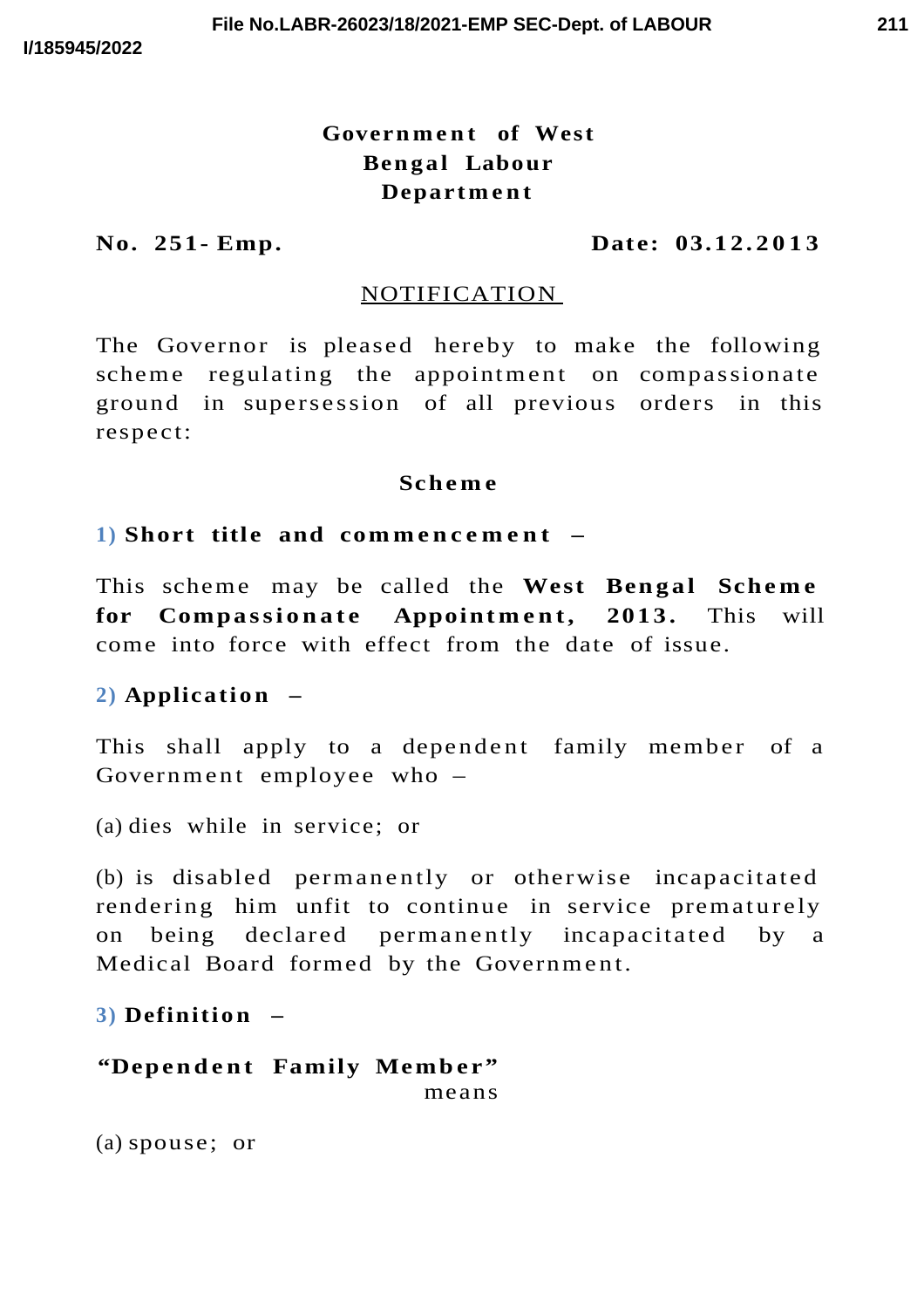(b) son (including legally adopted son before death or incapacitation); or

 $(c)$  **unmarried daughter** (including legally adopted **unmarried** daughter before death or incapacitation); or

(d) **married daughter** who on date of death or incapacitation was unmarried; or

(dd) A divorcee daughter, who has become dependent on the family, and the divorce petition was filed before the death/ permanent incapacitation of the Govt. employee. She must have obtained decree of divorce issued by the competent authority of an Hon'ble court, either before or after the death of the Government Employee. In case she has been receiving any maintenance cost from her husband, the same will be taken into account to decide her eligibility.

(e) brother or sister in case of death in harness of an unmarried employee provided his/her parent, all the brothers and sisters were fully dependent on him/her,

– who was wholly dependent on the Government **employee** at the time of his death in harness or incapacitation, as the case may be, and is **in need of immediate financial assistance** at the time of making application and also **at the time of consid e r a ti o n** .

(f) "Government employee" for the purpose of this scheme means a Government employee appointed on regular basis and not the one working on daily wage or casual or apprentice or ad-hoc or contract or re-employment basis.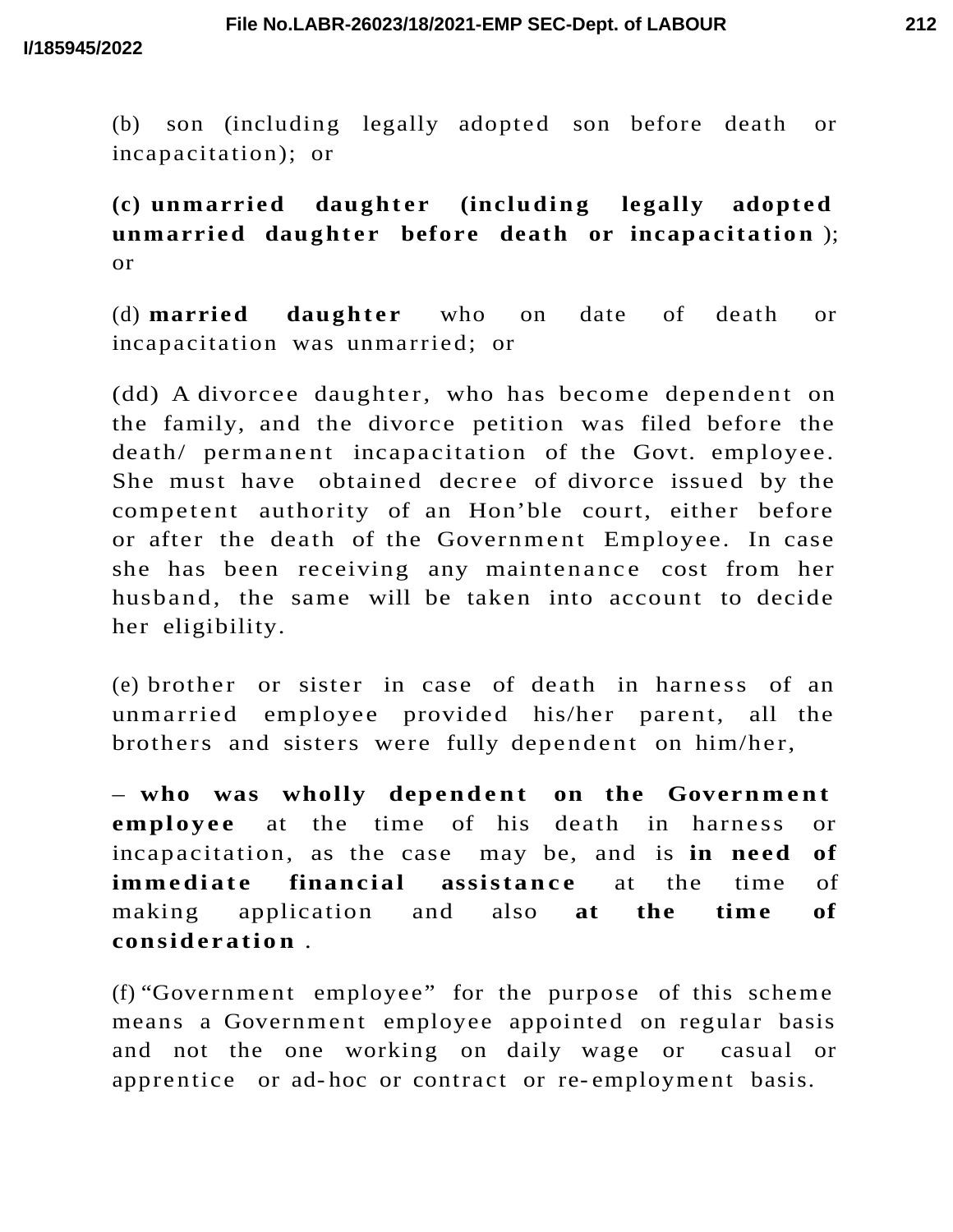## 4) Posts to which such appointments can be made  $-$

Such appointments can be made to **Group-C** and **Group-D** posts only in the exempted category vacancies.

# **5) Authority competent to make compassionate appoin t m e n t –**

Respective appointing authorities for Group-C and Group- D employees shall be the appointing authority to the eligible candidates after observance of the procedure in this scheme. However, approval of the Minister- in-Charge or Minister- of-State in charge of the respective Departments would be necessary in all cases of compassionate appointment.

## **6) Eligibility –**

(a) The family is indigent and deserves immediate assistance for relief from financial destitution. For this any of the following two conditions is to be satisfied.

(i) The **monthly income of the family falls below 90 per cent of the gross monthly salary** of the employee before death or premature retirement.

(ii) The monthly income of the family falls below the minimum salary of a Group- D employee (in case of Group- D employees) or the minimum salary of a Lower Division Clerk (in case of employees other than those belonging to the Group- D).

The gross monthly salary, for the purpose of this definition shall mean, basic pay (Band Pay + Grade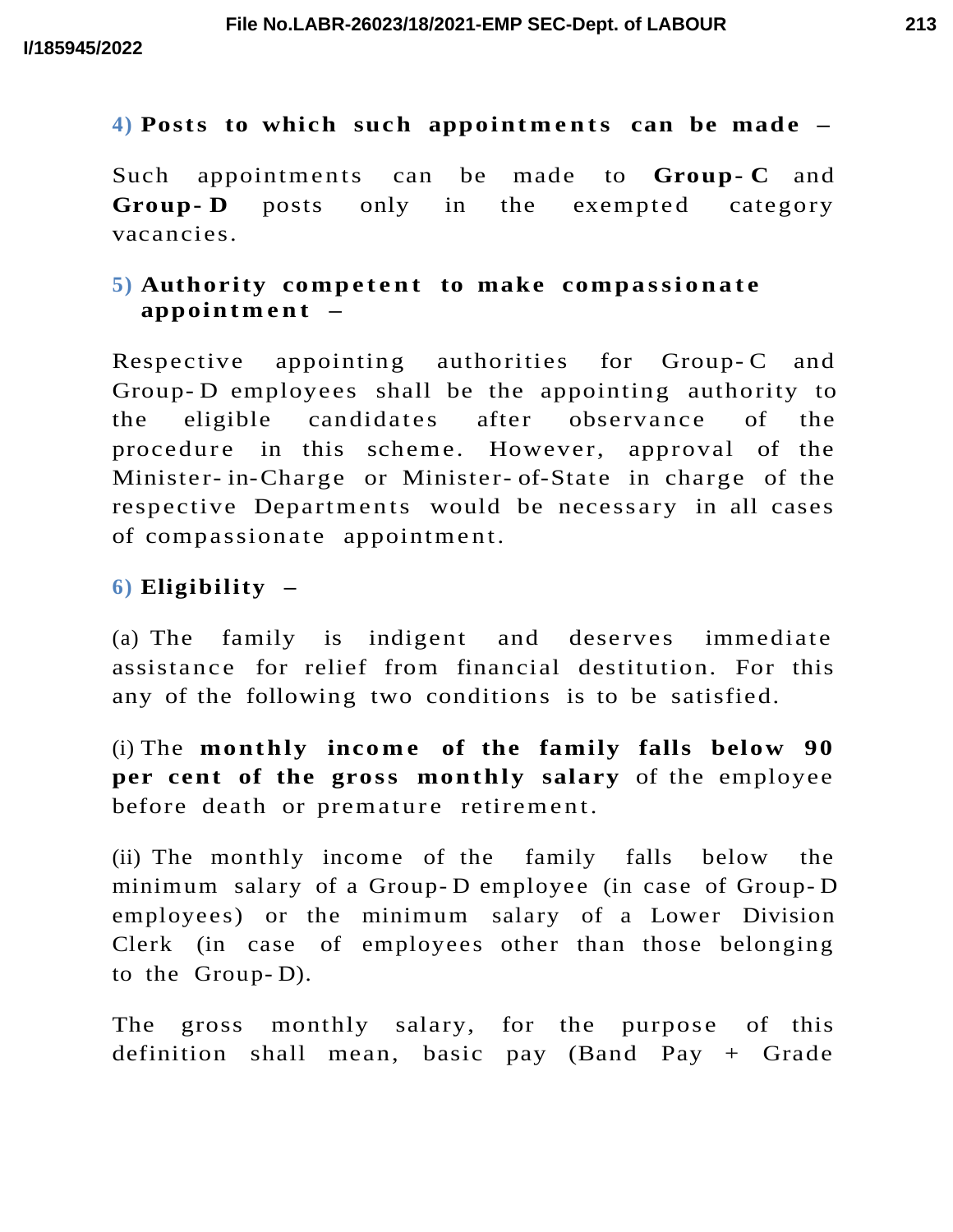Pay), dearness allowance, house rent allowance and medical allowance.

The monthly income of the family shall mean the aggregate of :

(I) Total family pension per month (Basic Pension and Dearness Relief, Medical Allowance).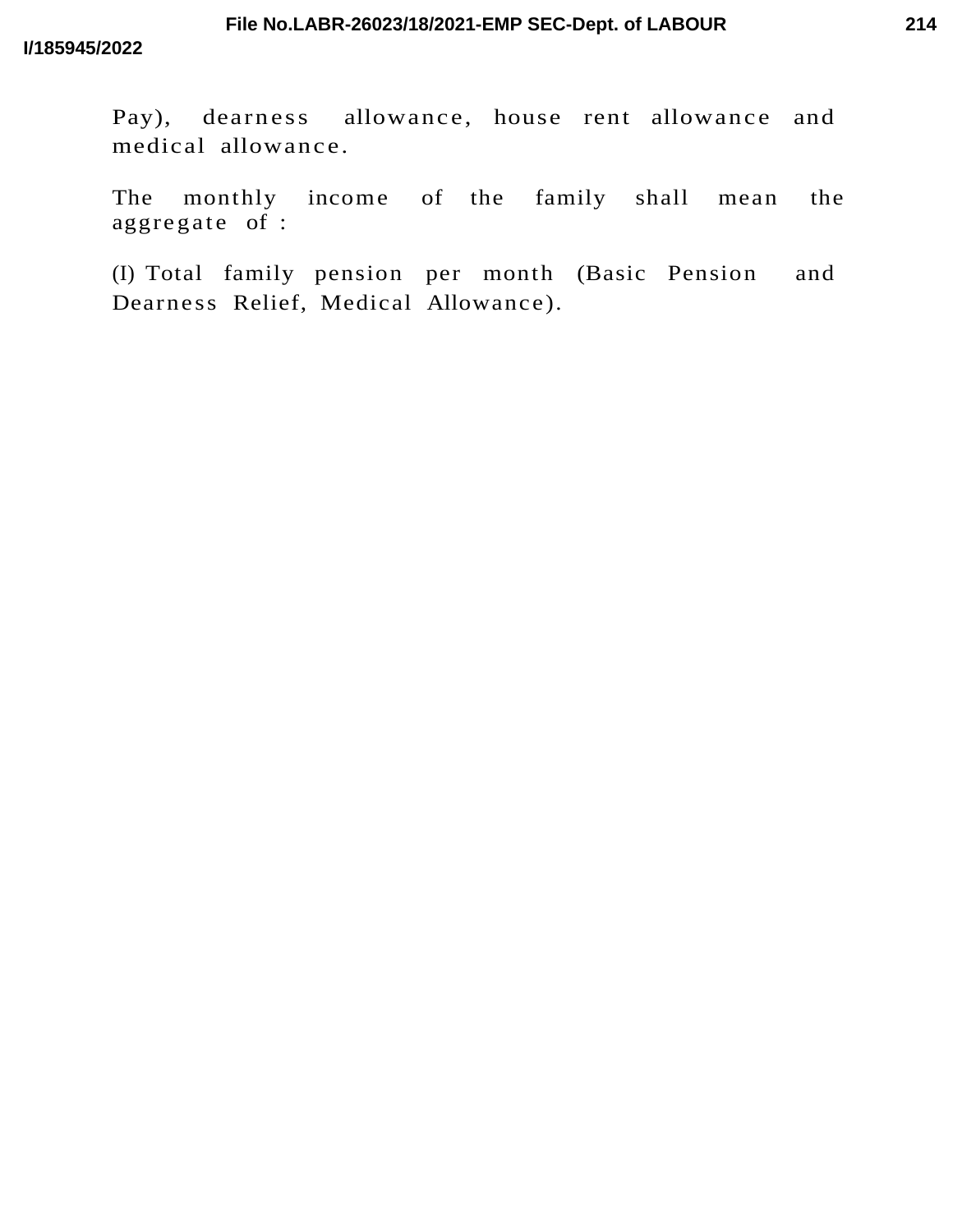(II) Monthly interest income @ 8% p.a. on the total amount received by the family after death of the employee or retirement of the incapacitated employee (Gratuity, Leave Encashment, any other payments excepting GPF).

Provided that, where an ex-employee had to incur medical expenses as indoor patient prior to and leading to his death/incapacitation, such expenses is deducted from the amount received. All such expenses must be supported by original receipt/ $Cash$  memo, hospital discharge Certificates.

(III) Monthly income from movable and immovable properties (the family members shall submit declaration on the matter).

 $(IV)$  Monthly income of the dependents of the exemployee named in the application (the family members shall submit declaration on the matter).

(b) In case of premature retirement the concerned employee had **at least two years of servic e left to reac h the normal age of superannuation** and should fulfill the following conditions.

(ii)  $He/she$  has fully exhausted all kinds of leave with pay including commuted leave on medical ground;

(iii) The financial conditions of the family is so acute as to make the appointment essential consequent upon the fall in income due to such retirement.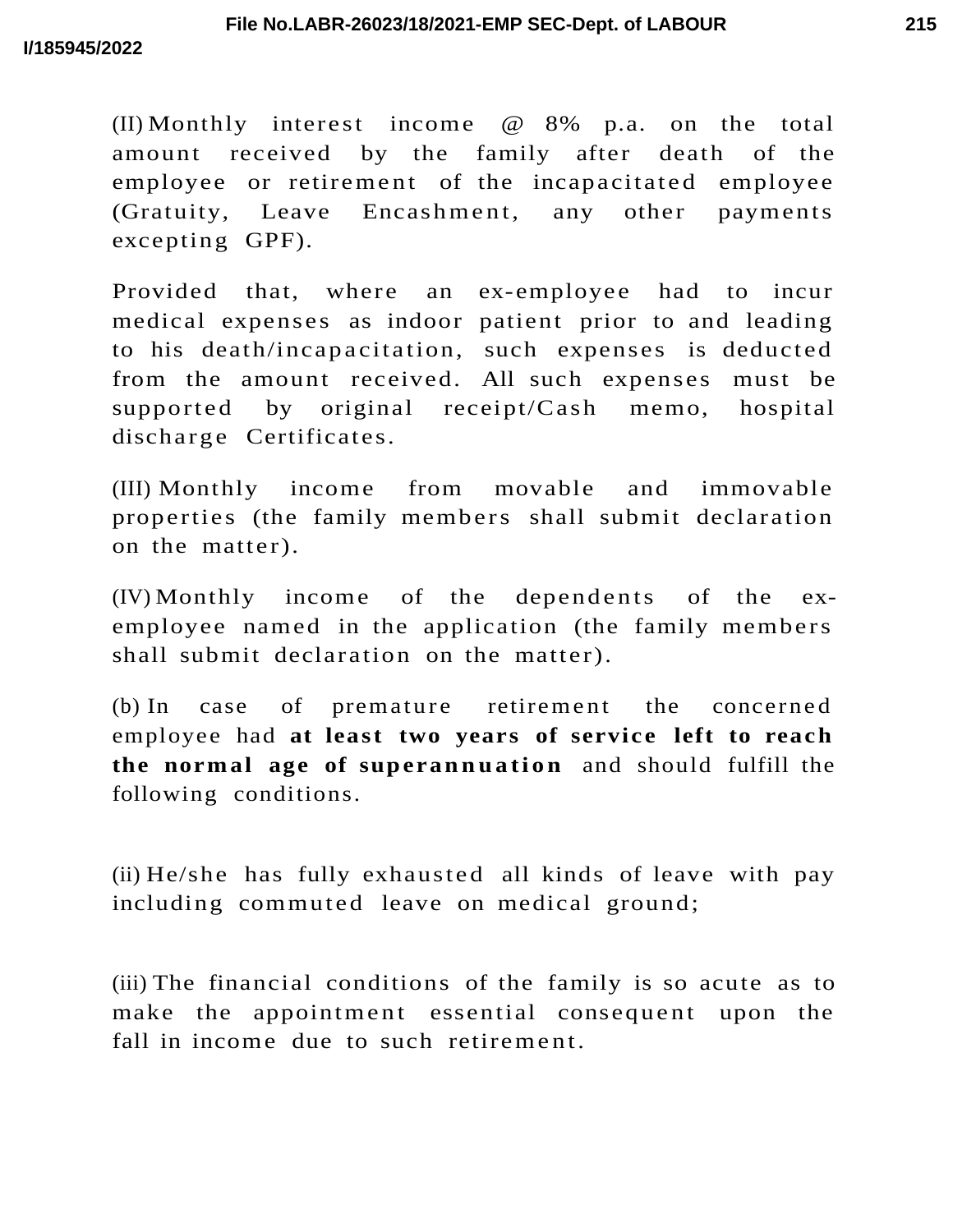(c) Applicant for compassionate appointment should be eligible and suitable for the post in all respects under the provisions of the relevant recruitment rules.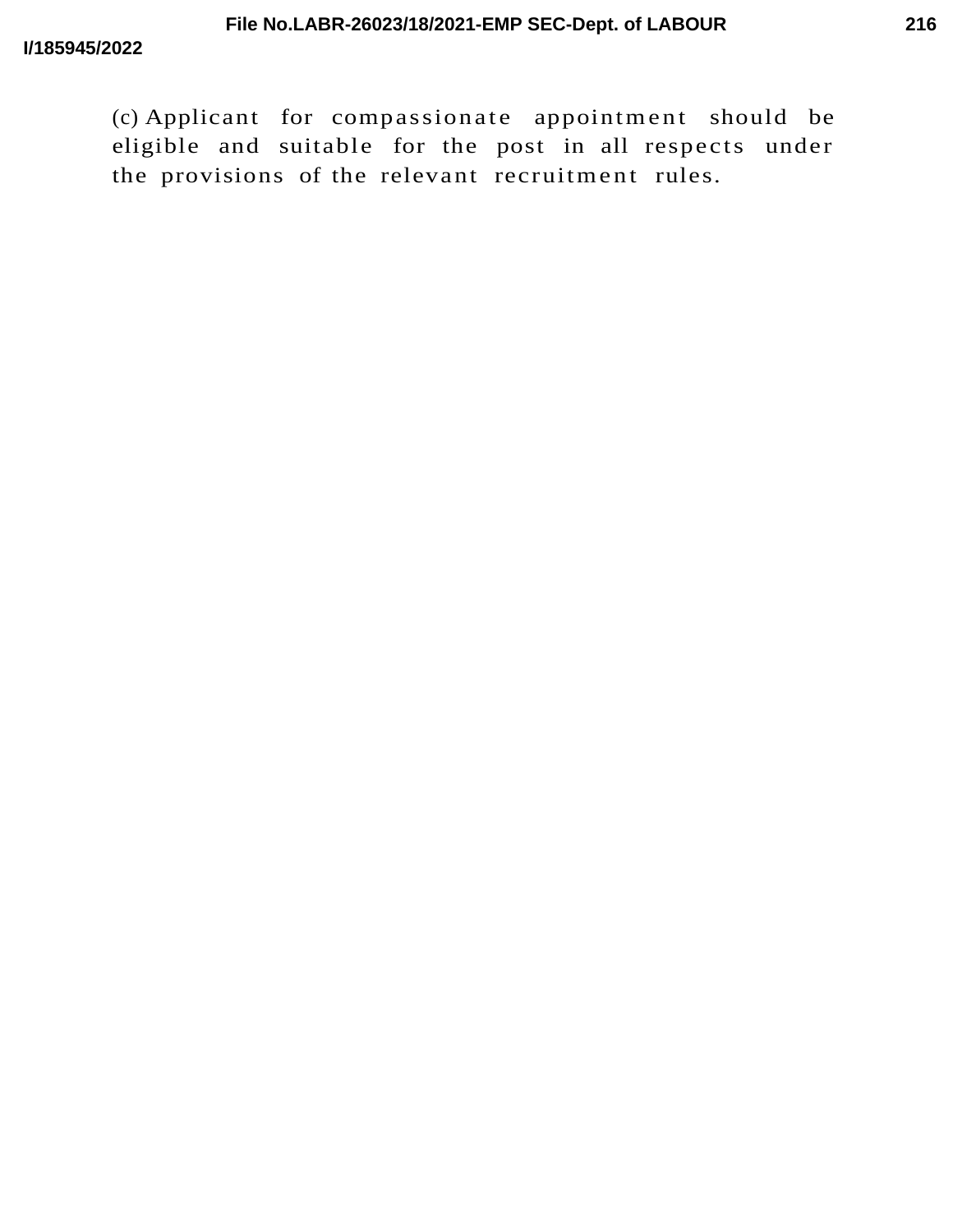**Note:** (a) Condonation of excess in age in case of eligible cases will be made by the respective head of the department or their subordinate Officer who are competent to make the compassionate appointment as per existing provision.

(b) Relaxation in educational qualification may be granted in eligible cases for the appointment to Group  $D'$  post with the approval of the concerned departmental Additional Chief Secretary/Principal Secretary/Secretary.

**7. Database.** The data-base and/or computerised system may be created by the Labour Department and used by all the Departments mandatorily for exempted category appointments.

# 8) **Exemption** –

Compassionate appointments are exempted from observance of the following requirements:-

(a) Recruitment procedure i.e. without the agency of the Public Service Commission/Staff Selection Commission/West Bengal Police Recruitment Board/West Bengal Health Recruitment Board or the Employment Exchange.

 $(b)$  Clearance from the Finance Department as applicable for regular filling up.

# 9) **Determination/Availability** of vacancies  $-$

(a) Appointment on compassionate ground to Group-C post should be made only on probation as per existing rules and to Group- D post on regular basis and that is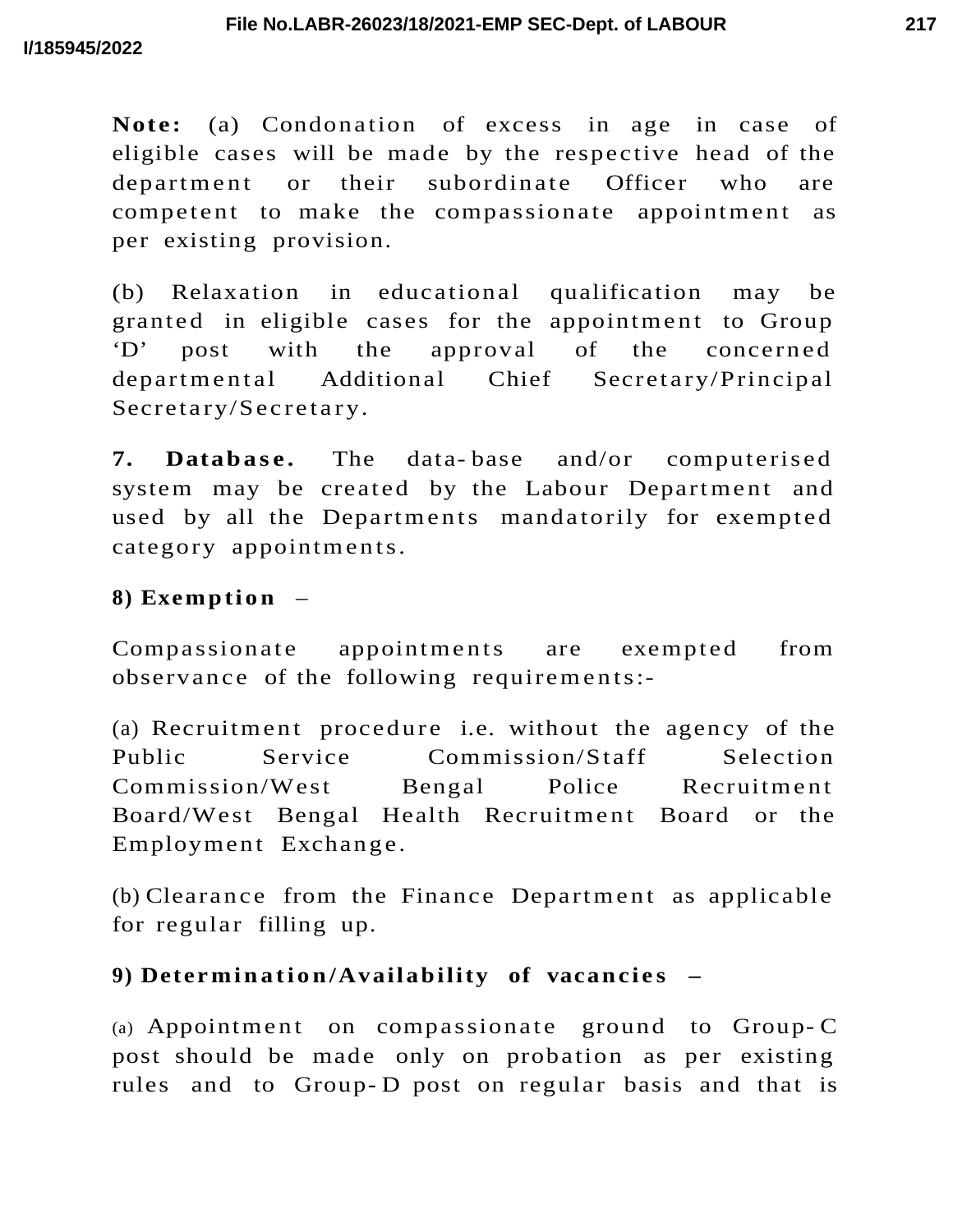only after vacancies meant for in the exempted categories are available. The appointing authority will have the right to appoint a dependent either to a Group-C or a Group-D post even if the dependent is qualified for Group- C post.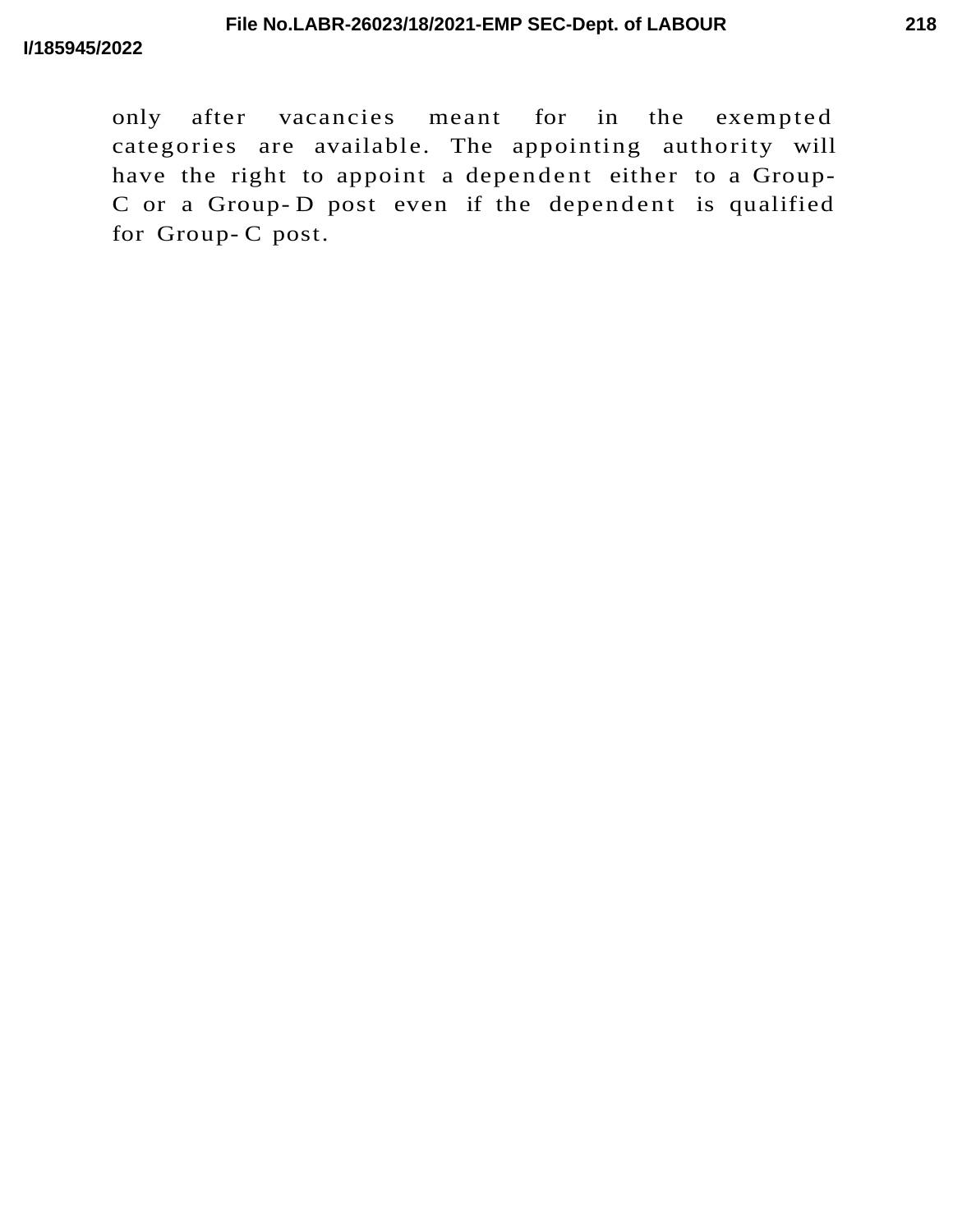$(b)$  A person selected for appointment on compassionate ground should be adjusted in the recruitment roster against the appropriate category viz. SC/ST/OBC/General depending upon the category to which he belongs. For example, if he belongs to SC category he will be adjusted against the SC reservation point, if he is ST/OBC he will be adjusted against ST/OBC point and if he belongs to General category he will be adjusted against the vacancy point meant for General category.

 $(c)$  **Appointment** and posting: Posting on such **appoin t m e n t shall be made in the offic e s at the followin g levels:**

- 1. At Gram Panchayat
- **2. At Block**
- **3. At Sub- divisio n**
- **4. At District**

It would be first considered for Gram Panchayat level offices and then in Sub- divisional level offices in case of non- availability of vacancy in former level offices and so on. In no case a candidate would be appointed in any upper level offices if vacancy is available in the **lower level.**

Appointment is to be made in the exempted category vacancies under the concerned Department. In case of non-availability of the same, appointment in other Departments may be made.

**10) Procedure** –

(a) Timelines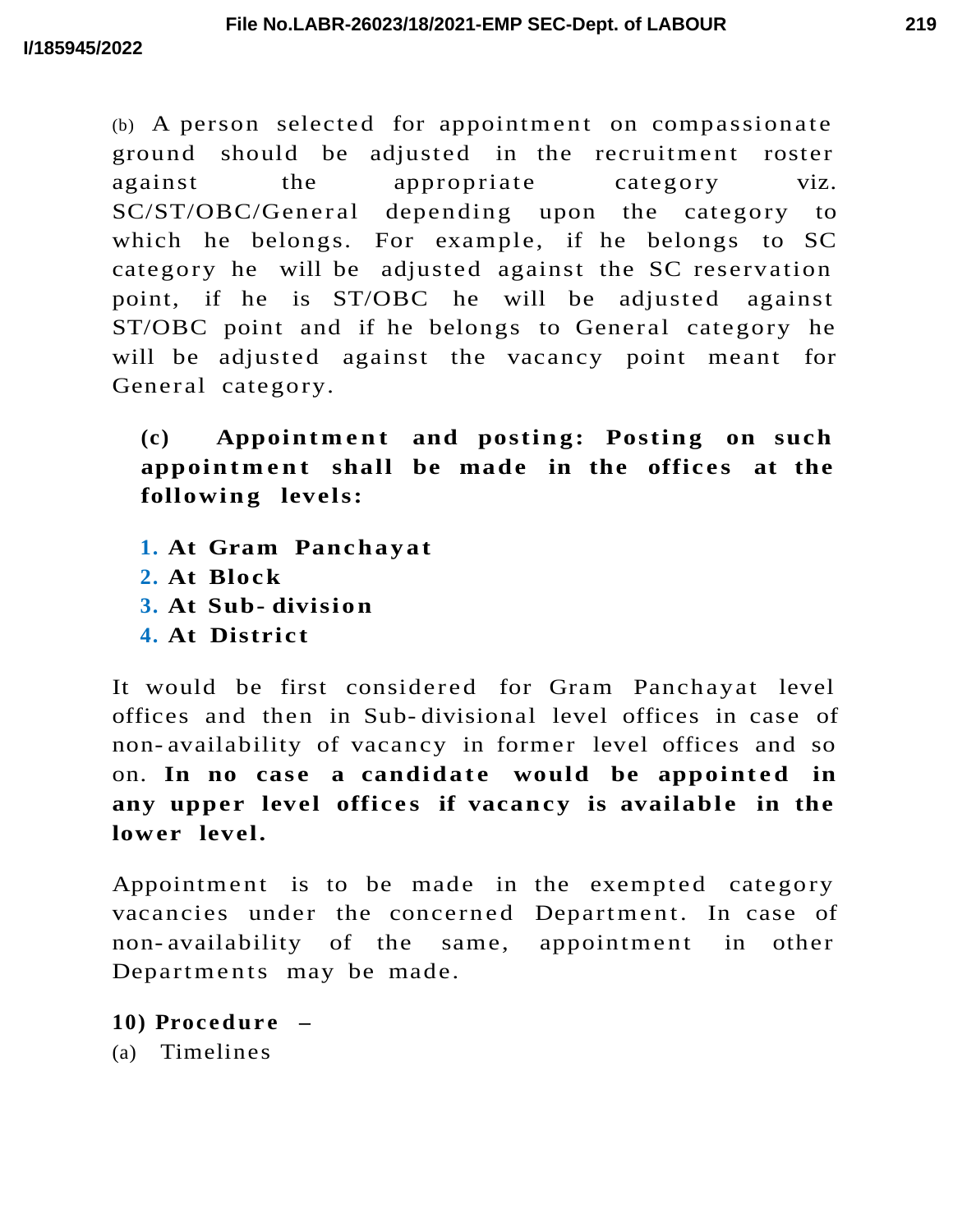If the family of the deceased or the employee retired on being permanently incapacitated is in need of financial assistance and the same is absolutely necessary to support the family, application for employment is to be submitted within two years from the date of death or retirement on permanent incapacitation. If no application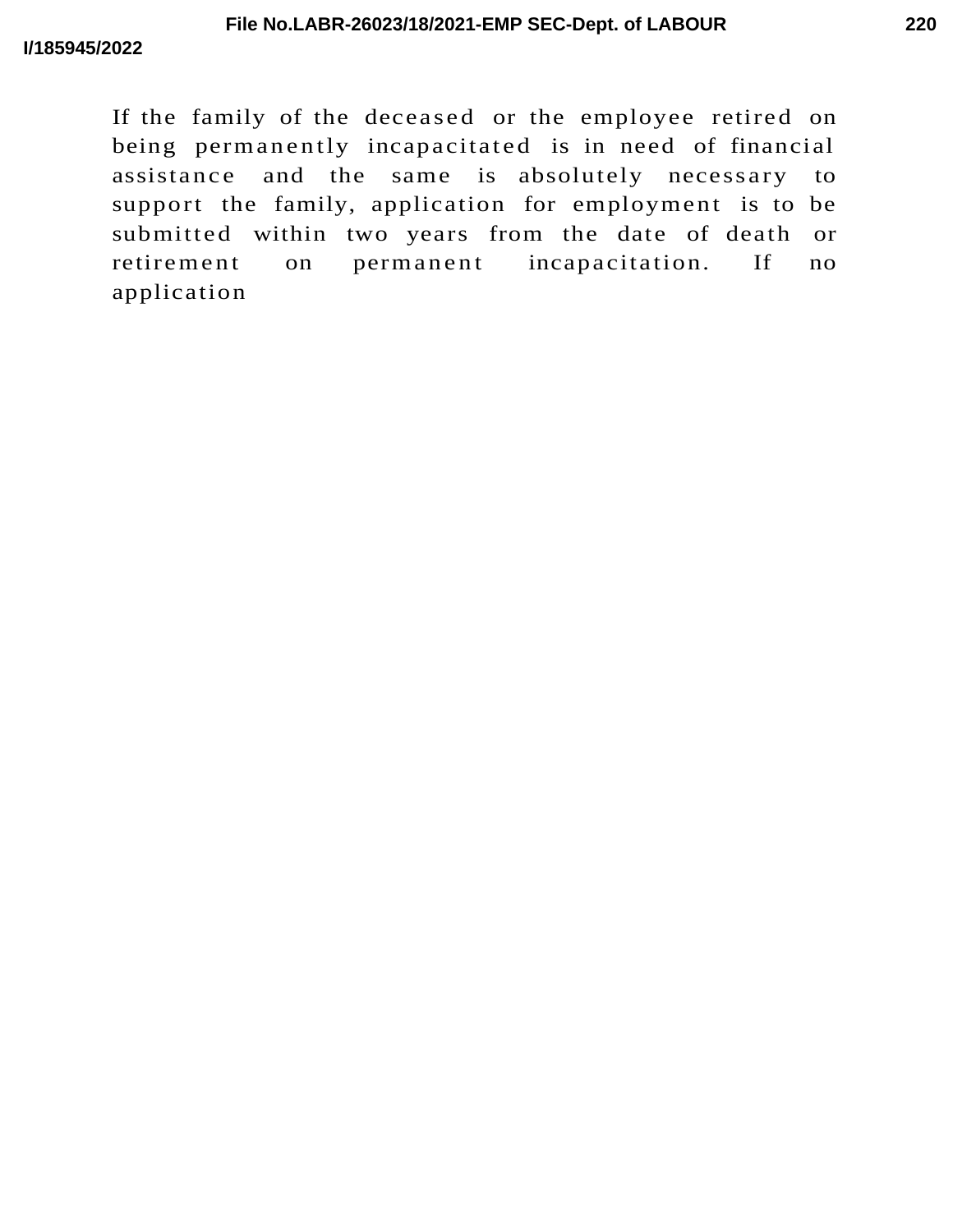is submitted within the said period it will be presumed that the family does not require any financial assista nc e.

(aa) belated requests

In exceptional cases such as (i) death during action (ii) where none in family is eligible etc., departments can consider requests for compassionate appointment even where the death or retirement on medical grounds of a Government servant took place up to five years ago. While considering such belated request the 3 member screening- cum- enquiry committee should, however, keep in view that the concept of compassionate appointment is largely related to the need for immediate assistance to the family of the Goverment Servant in order to relieve it from economic distress. The very fact that the family has been able to manage somehow all these years should normally be taken as adequate proof that the family had some dependable means of subsistence. Therefore, examination of such cases could call for a great deal of circumspection at all levels. The dependent member must invariably attain the minimum age of appointment at the time of consideration.

(b) Application is to be submitted in the prescribed proforma as in **Annexure** 'A' and 'B' as applicable through the Head of office. In case of death in harness such application must accompany copy of death certificate.

(bb) The concerned authority in the department/office should meet the members of the family of the deceased Govt. servant immediately after his death to advise and assist them in getting appointment on compassionate ground. The applicant should be called in person at the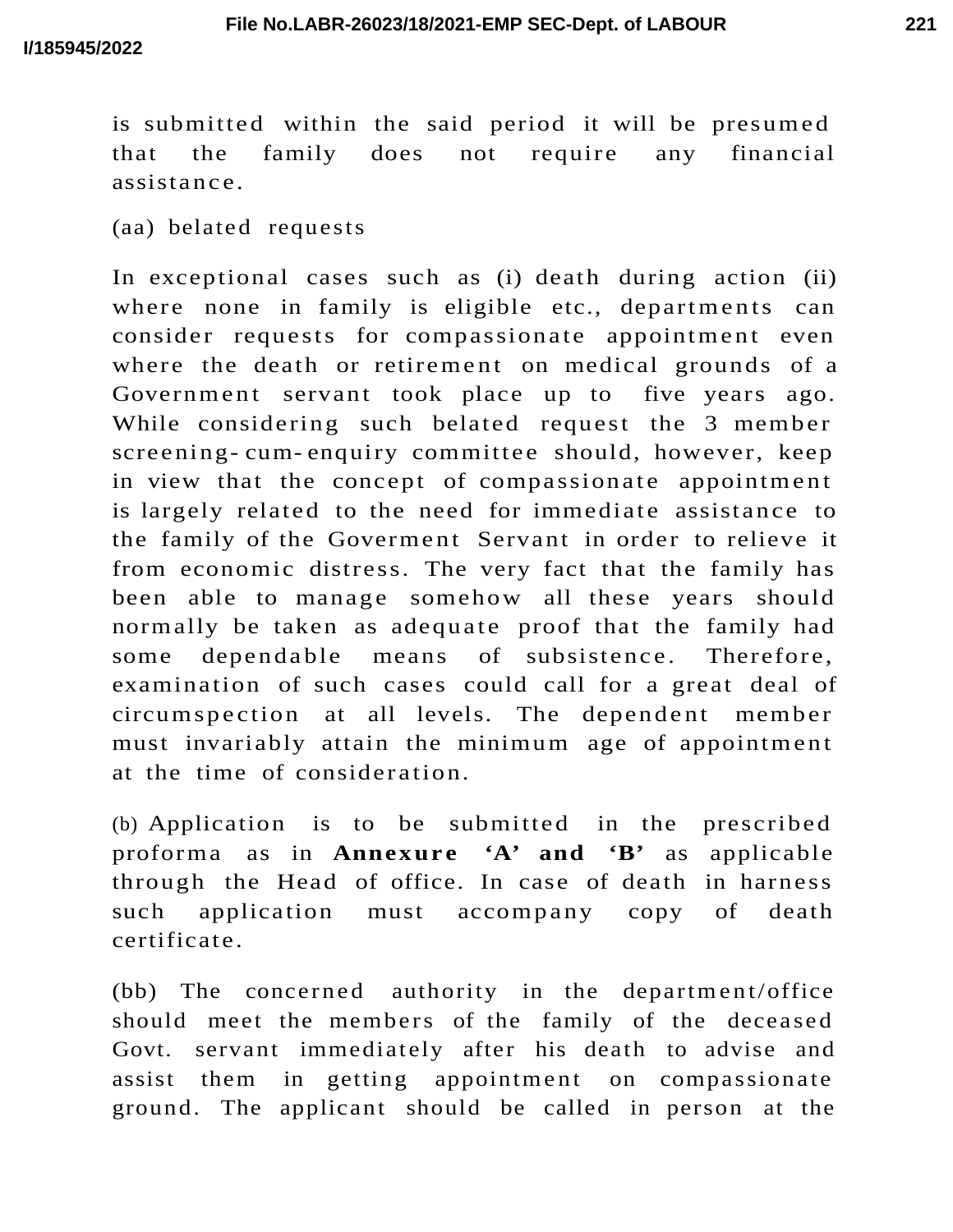very first stage and should be advised in person about the requirement and formalities to be completed by him. A record of such meeting should be kept with the office of the controlling authority and appointing authority.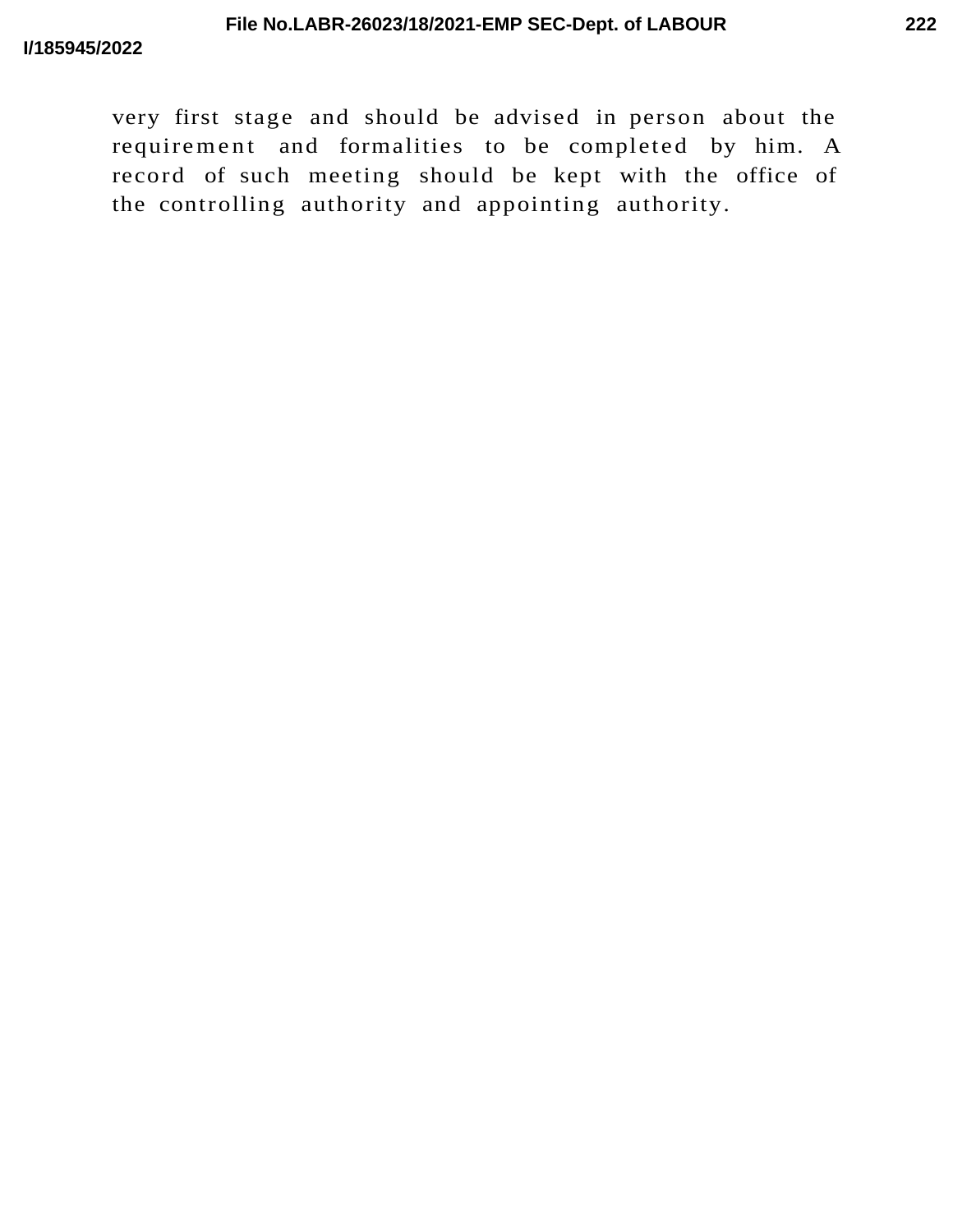(c) Appointing authority will constitute three men Screening- cum- Enquiry Committee with his immediate subordinate officer and two other senior officials as members.

(d) While examining and enquiring the application for employment on compassionate ground, the **Screeningcum- Enquiry Committee** will take into consideration the financial condition of the family of the deceased or disabled or incapacitated employee following the provisions in this scheme to ascertain, if there is any immediate need of financial assistance for the family in the shape of employment. Such enquiry report is to be submitted as per Annexure 'A' and 'B' as applicable to the appointing authority within a period of **three** months from the date of making of application.

(dd) All cases of compassionate appointment should be disposed of by the Administrative Department preferably within six months of the receipt of report of the 3 (three) member Screening-cum-Enquiry Committee.

(e) The appointing authority will forward the case together with his views recorded in **Annexure** 'A' or 'B' as applicable to the Administrative Department concerned for consideration. If it is decided by the Administrative Department to be a fit case for offering employment suitable vacancy is to be identified as per para 9 hereinbefore and send the case to the concerned appointing authority there after for offering appointment.

# 11) **Undertaking**  $-$

A person appointed on compassionate ground under this scheme must give an undertaking initially and every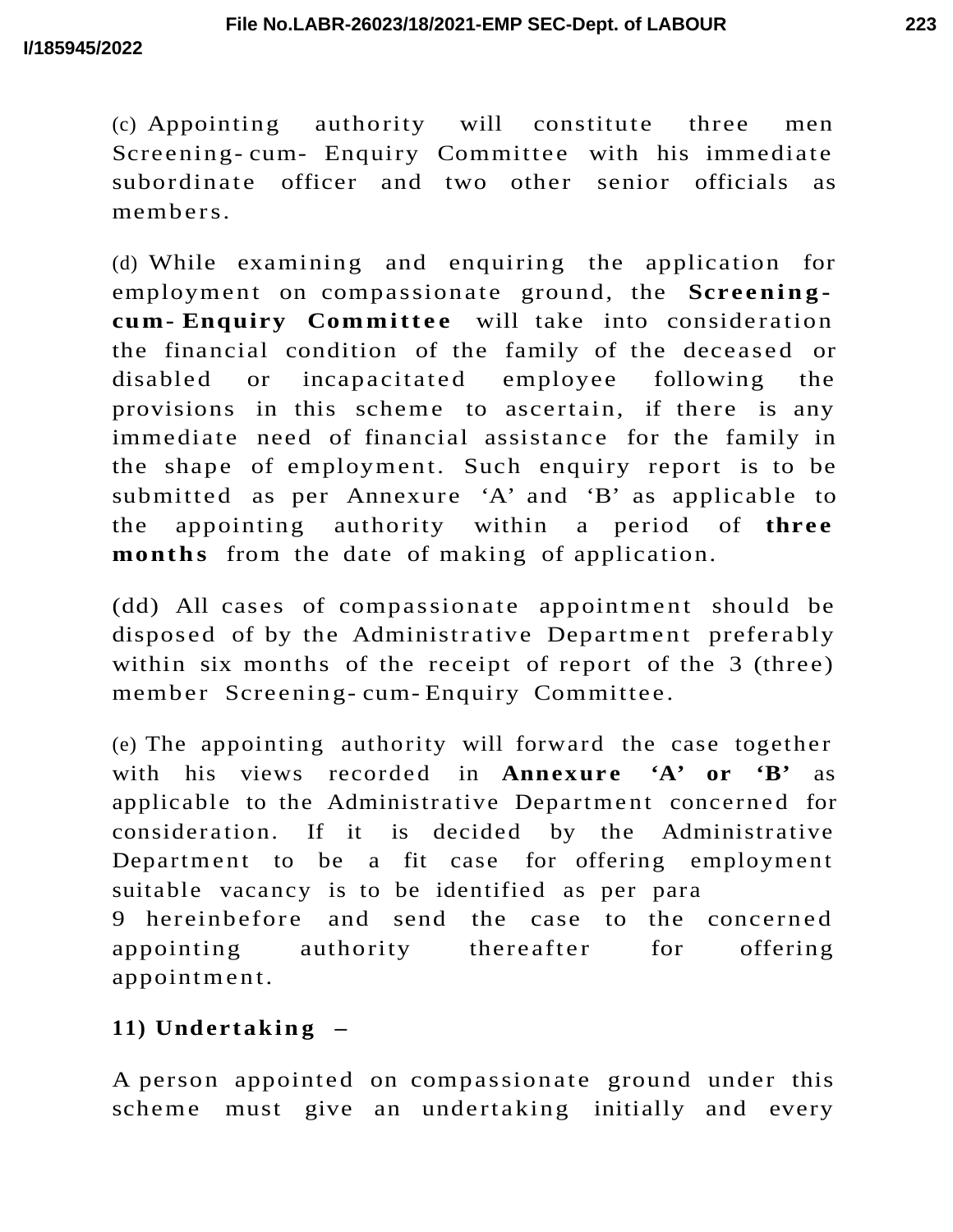year thereafter by 15th January, in writing that he will properly maintain the other family members who were dependent on the Government employee in question and in case it is proved subsequently at any time that the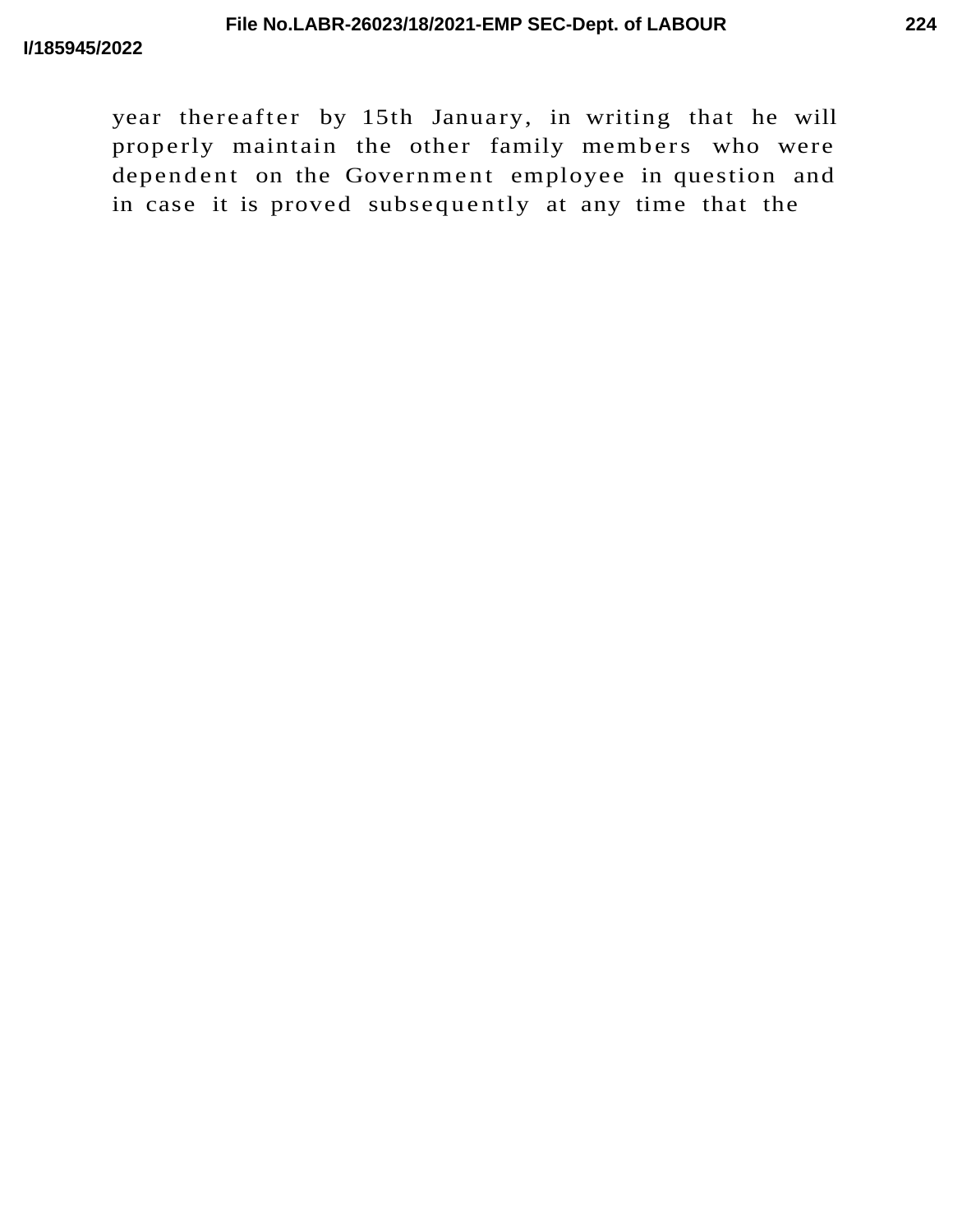family members are being neglected or are not being maintained properly by him/her, service may be terminated for violation of such undertaking following the procedure in West Bengal Services (Classification, Control and Appeal) Rules, 1971.

Such yearly declaration should contain an undertaking signed by all the dependent family members that they are being maintained by the person so appointed on compassionate ground to the utmost satisfaction and there is no complaint in this regard. **(Annexure**  $C'$ **)** 

## **12) Request** for **change** in **post/person** –

(a) When a person has been appointed on compassionate ground to a particular post, the set of circumstances, which led to such appointment, should be deemed to have ceased to exist and he will be guided by the service rules, orders, guidelines etc. as are applicable to other employee of the State Government.

(b) An appointment offered/made on compassionate ground cannot be transferred to any other person and any such request shall be rejected.

## 13) Missing Government Servant –

Cases of missing Government servants are also covered under this scheme for compassionate appointment subject to the following conditions

(a) A request to grant the benefit of compassionate appointment can be considered only after a lapse of at least 2 years from the date from which the Government servant has been missing, provided that: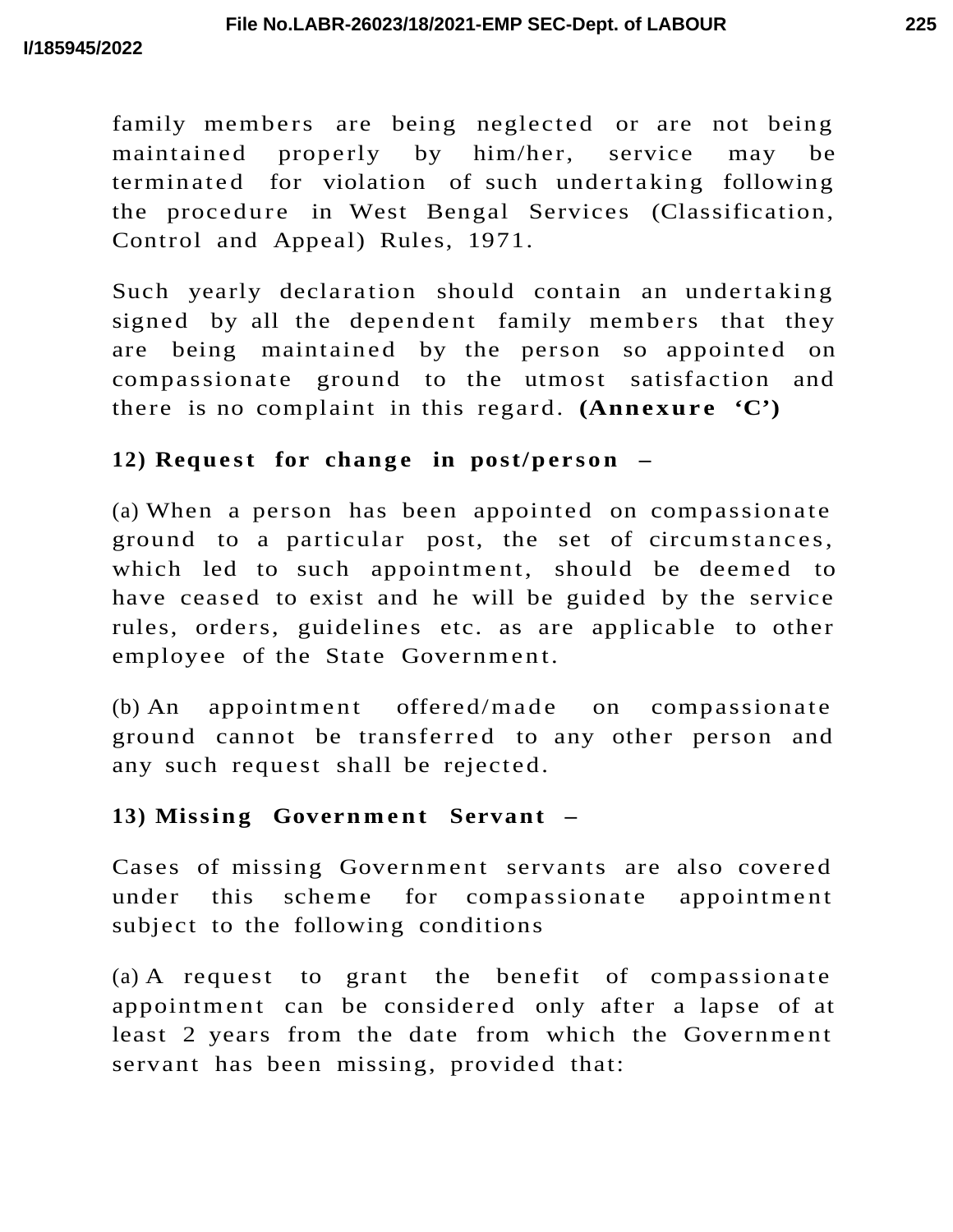- (i) an FIR to this effect has been lodged with the police,
- (ii) the missing person is not traceable as per report of the police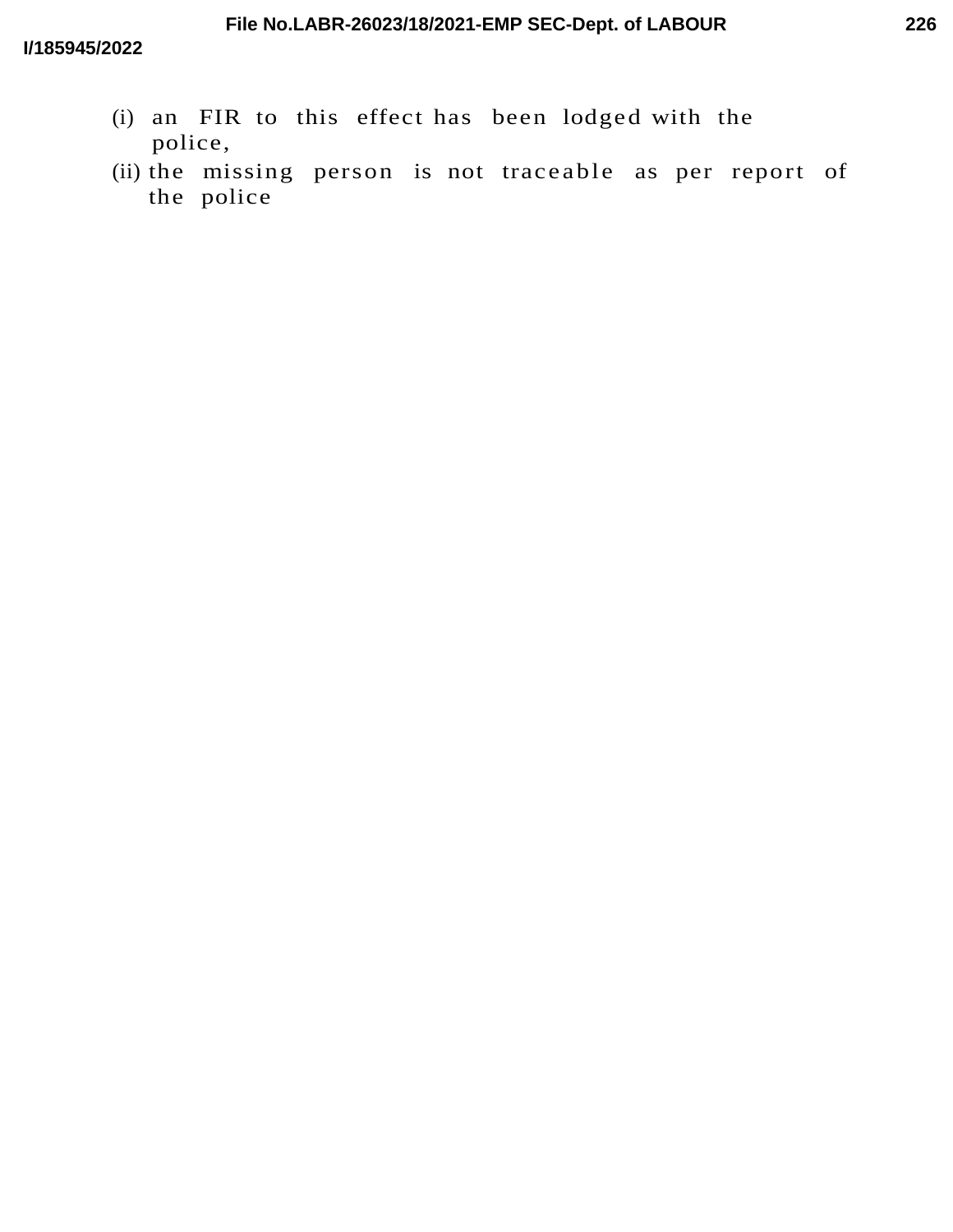and

 $(iii)$  the competent authority feels that the case is genuine.

(b) This benefit will not be applicable to the case of a Government servant

(i) who had less then 5 years to retire on the date from which he has been missing; or

 $(ii)$  who is suspected to have committed fraud, or suspected to have joined any terrorist organisation or suspected to have gone aboard or suspected to have gone missing for having employment of a dependent on compassionate ground.

(c) Proforma at Annexure 'E' may be used for application. The three men Committee will submit enquiry report as per the said Annexure and decision on the same is to be taken following the procedure stated in the preceding paragraphs.

## **14) General –**

(a) All the departments will furnish number of all undisposed cases in the proforma at Annexure 'D' within 15 days from the date of issue' of this scheme and submit the same in every year by 15th of January of the concerned year. Application submitted more than two years after death/incapacitation prior to issue of Notification No. 30- EMP. dated 02.04.2008 will not be entert aine d.

(b) The undisposed cases before  $01.01.2005$  excepting those which are covered in sub- para (a) of this para above will be enquired into afresh to ascertain, if need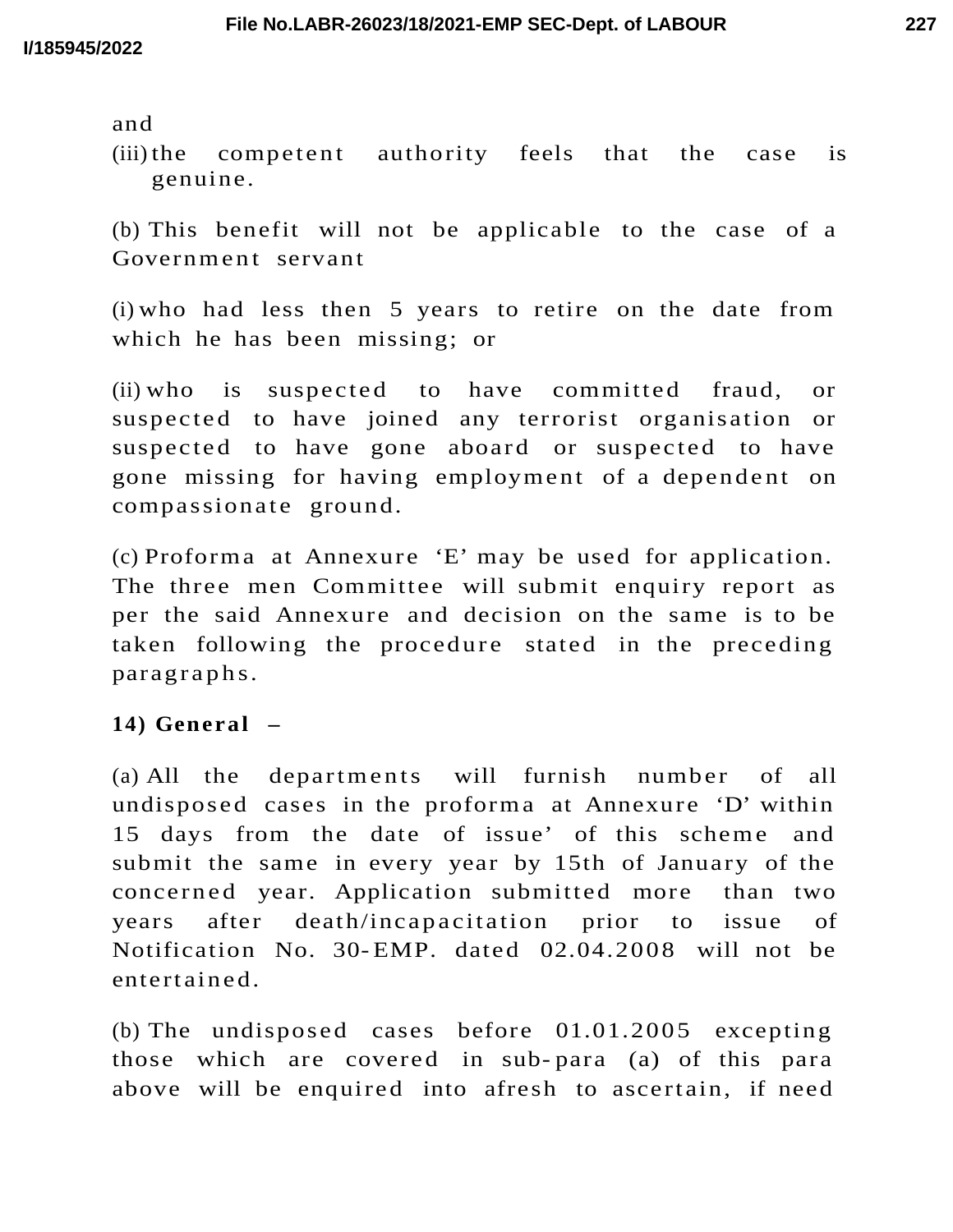for financial assistance in the form of compassionate ground still exists. Such enquiry is to be completed within a period of three months.

(bb) Any indisposed case where the death/incapacitation has occurred prior to issue of this order (No. 26-Emp. Dated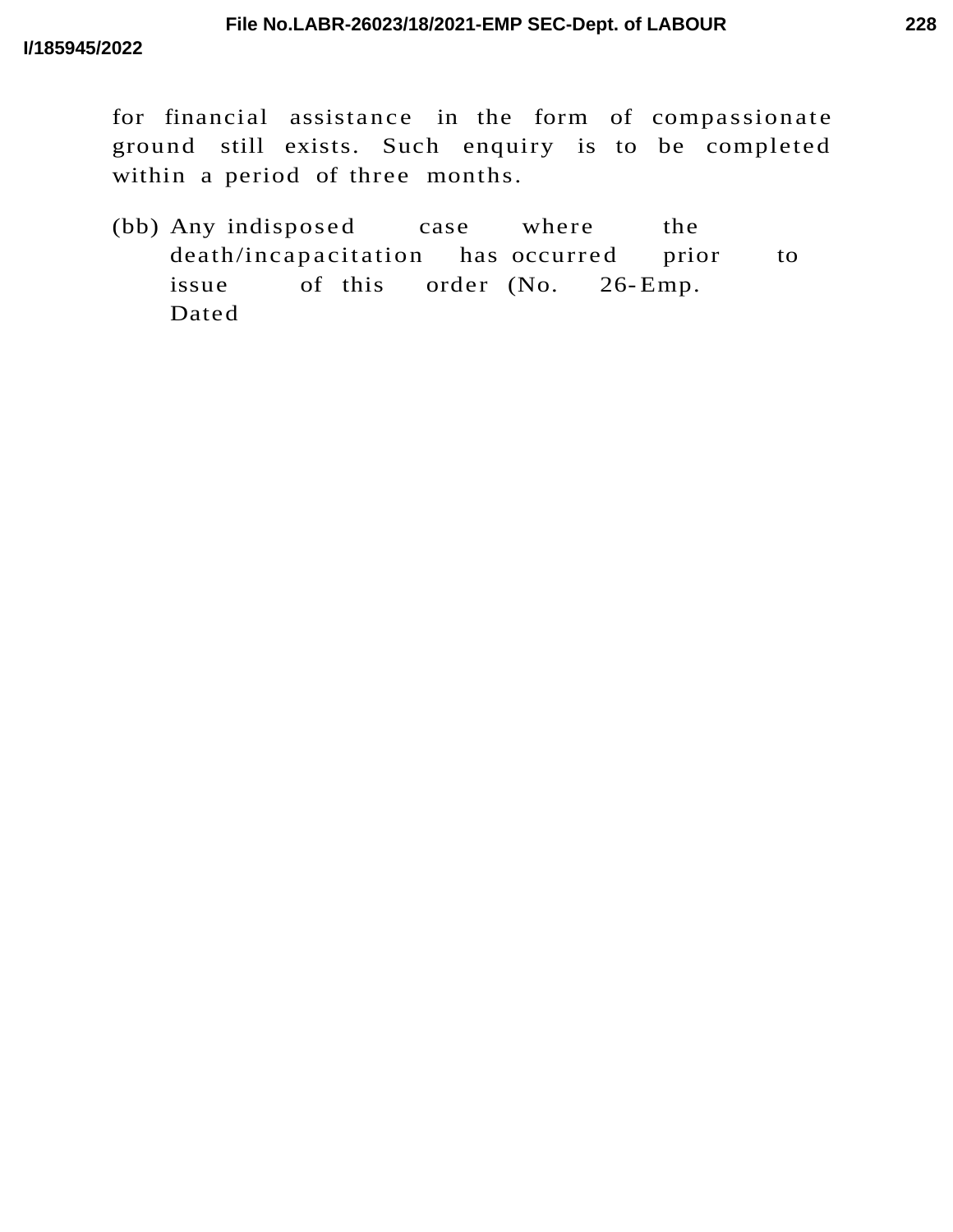$01.03.2016$ , but after the issue of order No. 30-Emp. dated 02.04.2008, could be looked into afresh, if it complies with the revised instructions

 $(c)$  Compassionate appointment in any case would not be a matter of right but it will be subject to fulfillment of all the conditions, enquiries, availability of vacancy at the appropriate level etc.

(d) Final approval for appointment on compassionate ground shall be taken only at the level of the Secretary/Principal Secretary/Additional Chief Secretary of the Department with the approval of the concerned Minister- in-Charge or Minister- of-State in charge of the concerned Department.

# **15) Seniority**

The Inter- se seniority of persons appointed on compassionate ground will be fixed with reference to their date of joining the post.

16) This order issues with the concurrence of Finance Department vide their  $UO$  No 2942 Gr.-P(2) dated 03.12.2013.

By order of the Governor

Sd/- Sanjay Mitra Chief Secretary to the Government of West Bengal